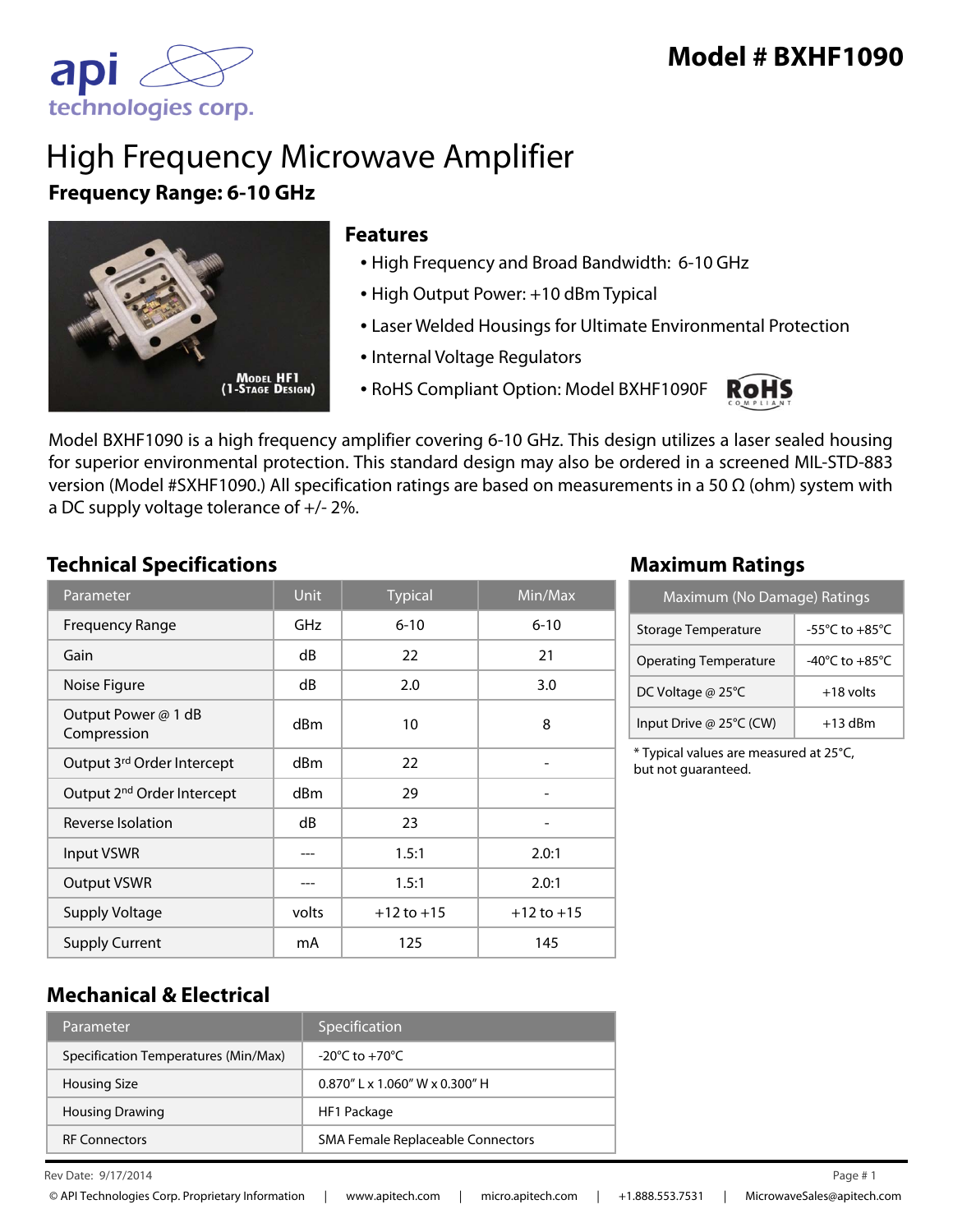## **Model # BXHF1090**

## **Typical Performance Graphs**





### **Reverse Isolation (dB)**